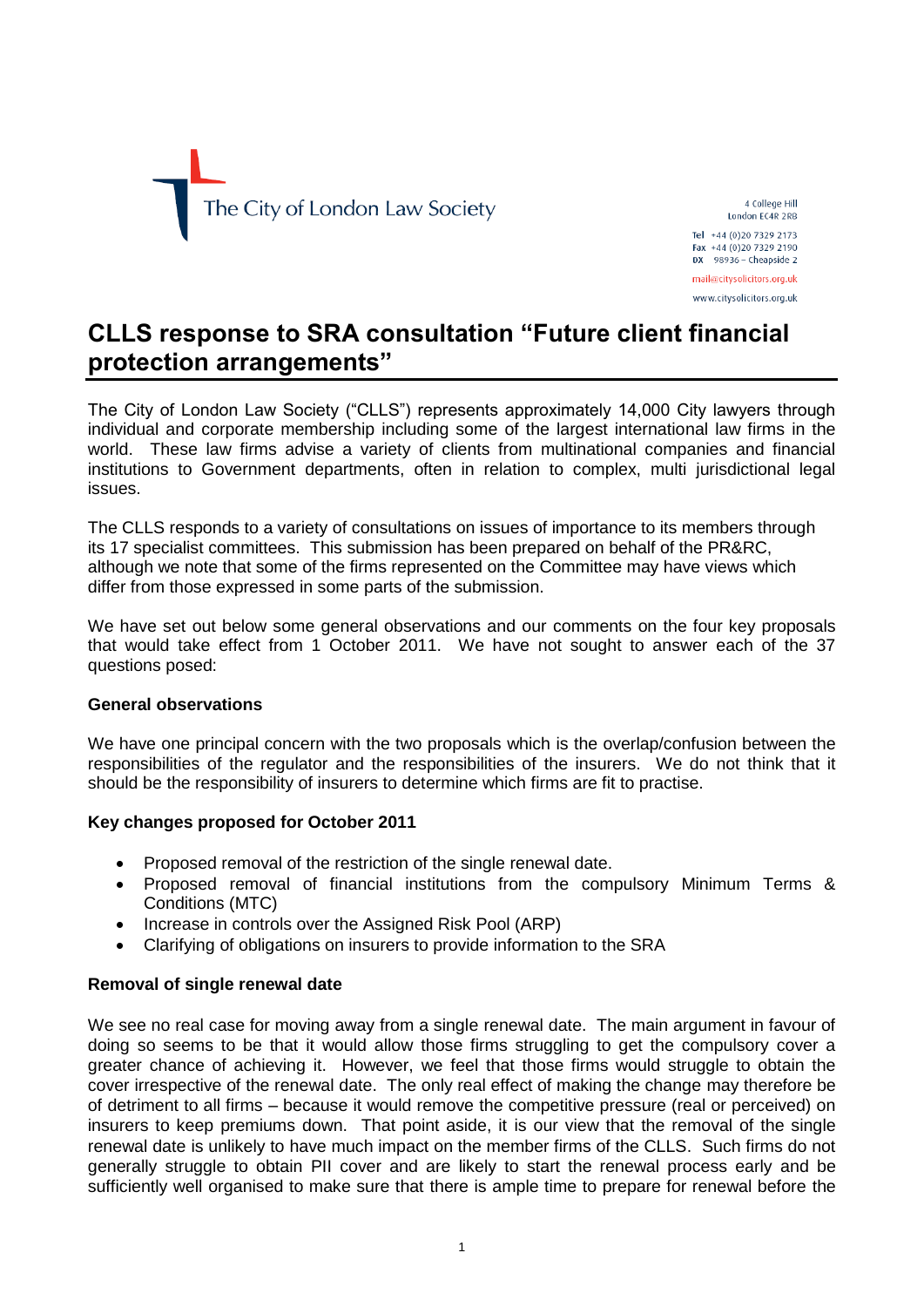renewal date. In addition it is already possible to renew the top-up cover at a different time from compulsory insurance so for firms such as the CLLS member firms who purchase insurance significantly in excess of the compulsory layer, this is not a significant issue.

Variable renewal dates would potentially give firms the flexibility to have their PII policy renewed on a timetable to match their financial year if they wished to do so, but keeping premiums down is likely to be more important to firms.

#### **Removing Financial Institutions from the MTC**

This seems to be a change seeking to address the problems that have arisen in the conveyancing sector and the large number of such firms that have ended up in the ARP. However the scope of the exclusion would impact much more widely. Given the large proportion of claims faced by the ARP which relate to conveyancing work, we would support requiring firms to get extended cover to do this work, and therefore financial institutions to check that their panel firms have it.

However, we do have concerns that if the wording of the exclusion means that firms like our member firms need to get the extended cover, it may have a detrimental effect by adding some uncertainty and complexity to the market.

The current terms of the PII policy for solicitors have served our member firms well and they would want the same level of cover in the future. There is at least a possibility that if the insurers are not bound to provide minimum terms, they will ask for more premium if firms want the same cover.

More importantly, it is the experience of our member firms that when they have claims, they rarely have coverage disputes with the insurers because the minimum terms make it very difficult for the insurers to take coverage issues. It is not in the interests of our member firms to find themselves in a situation where they have to defend a PI claim and, at the same time, fight their insurers on coverage issues as is very common in the US. An increase in policy disputes means incurring more legal costs in resolving these disputes which in our view will lead to an increase in premiums.

From a more general perspective, qualified insurers do not like the minimum terms because it is difficult for them to deny cover on policy grounds. It is evident that the minimum terms greatly reduce the chance of policy disputes and the purpose of having the minimum terms is to protect consumers from being caught by policy disputes between lawyers and their insurers. This seems to us to be good for the profession and consumers.

#### **Increase controls over the Assigned Risk Pool (ARP)**

This is not something that will directly affect our members firms. However, it is in the interests of such firms that the ARP is effectively run and fewer firms stay in the ARP at any one time because the ARP is funded by the qualified insurers proportionately to their premium income. The more costly it is to run the ARP, the more likely that those costs will be passed on to the profession as a whole.

This change would reduce the number of firms in the ARP; unfortunately, it is only half of the solution. As mentioned above, the total solution must be to ensure that those who are unfit to practise will not practise. To achieve this objective, the SRA must deal with disciplinary issues effectively.

#### **Clarifying obligations on insurers to provide information to the SRA**

We do not think that the CLLS member firms will be directly affected by this proposed change and we have no particular comments.